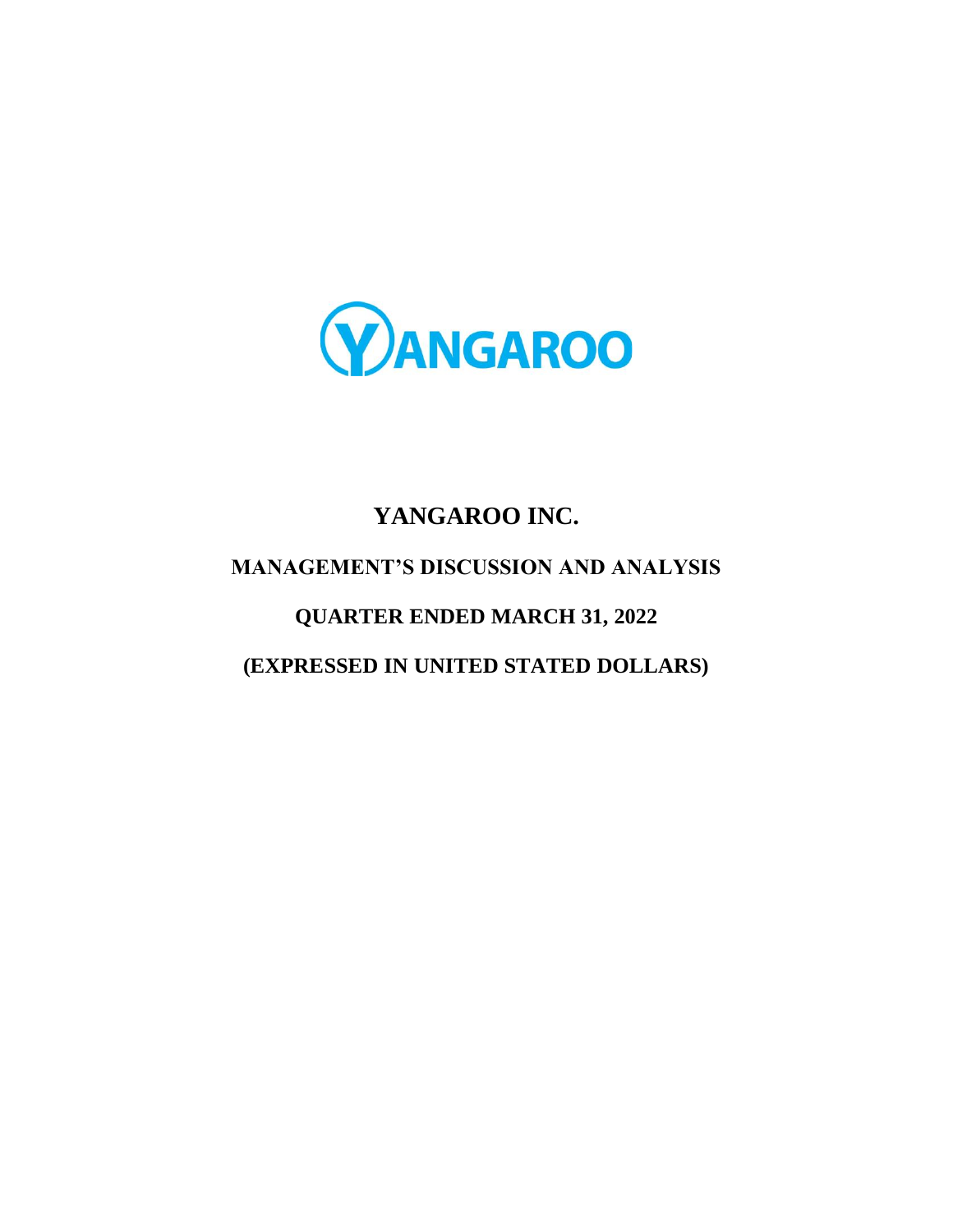

# **Introduction**

Unless the context suggests otherwise, references to "the Company", "Yangaroo", or similar terms refer to YANGAROO Inc. This Management's Discussion and Analysis ("MD&A") is a discussion and review of operations, current financial position and outlook for Yangaroo and should be read in conjunction with the unaudited condensed interim financial statements for the three months ended March 31, 2022 and 2021 and the audited financial statements and related notes for the years ended December 31, 2021 and 2020 (the "Financial Statements"), which are prepared in accordance with International Financial Reporting Standards ("IFRS"). The information below is prepared in accordance with IFRS and is presented in Canadian dollars, unless otherwise noted.

## **Forward Looking Information**

The Company's reporting structure reflects how it manages its business and how it classifies its operations for planning and for measuring its performance. This MD&A contains assertions about the objective, strategies, financial conditions, outlook, revenue guidance, EBITDA guidance, and results of operations. These statements are considered "forward**-**looking" because they are based on current expectations of the Company's business, in those markets in which it operates, and on various estimates and assumptions.

These forward-looking statements describe the Company's expectations at May 30, 2022. The Company's actual results could be materially different from its expectations if known or unknown risks affect the business, or if the Company's estimates or assumptions turn out to be inaccurate. As a result, the Company cannot guarantee that any forward**-**looking statements will materialize. Forward**-**looking statements do not take into account the effects that transactions or non**-**recurring items, announced or occurring after the statements are made, may have on the business. The Company disclaims any intention or obligation to update any forward**-**looking statements, except as required by law, even if new information becomes available through future events or for any other reason. Risks that could cause the Company's actual results to differ materially from its current expectations are stated in the Risk Management section.

#### **COVID-19 Matters**

The ongoing COVID-19 pandemic crisis continues to evolve rapidly and could have a material adverse impact on our business, affairs, operations, results of operations, financial condition, liquidity, availability of credit and foreign exchange exposure. COVID-19 is altering business and consumer activity in affected areas and beyond. The global response to the COVID-19 outbreak has resulted in, among other things, border closures, severe travel restrictions, the temporary shut-down of non-essential services and extreme fluctuations in financial and commodity markets. Additional measures may be implemented by one or more governments in jurisdictions where we operate. Labour shortages due to illness, isolation programs imposed by us or the government, or restrictions on the movement of personnel could result in a reduction or cessation of all or a portion of our operations. The extent to which the COVID-19 pandemic may impact our business and activities will depend on future developments which remain highly uncertain and cannot be predicted with confidence, such as the spread of the disease, the duration of the outbreak, severity of the

> **YANGAROO Inc. Management's Discussion & Analysis March 31, 2022**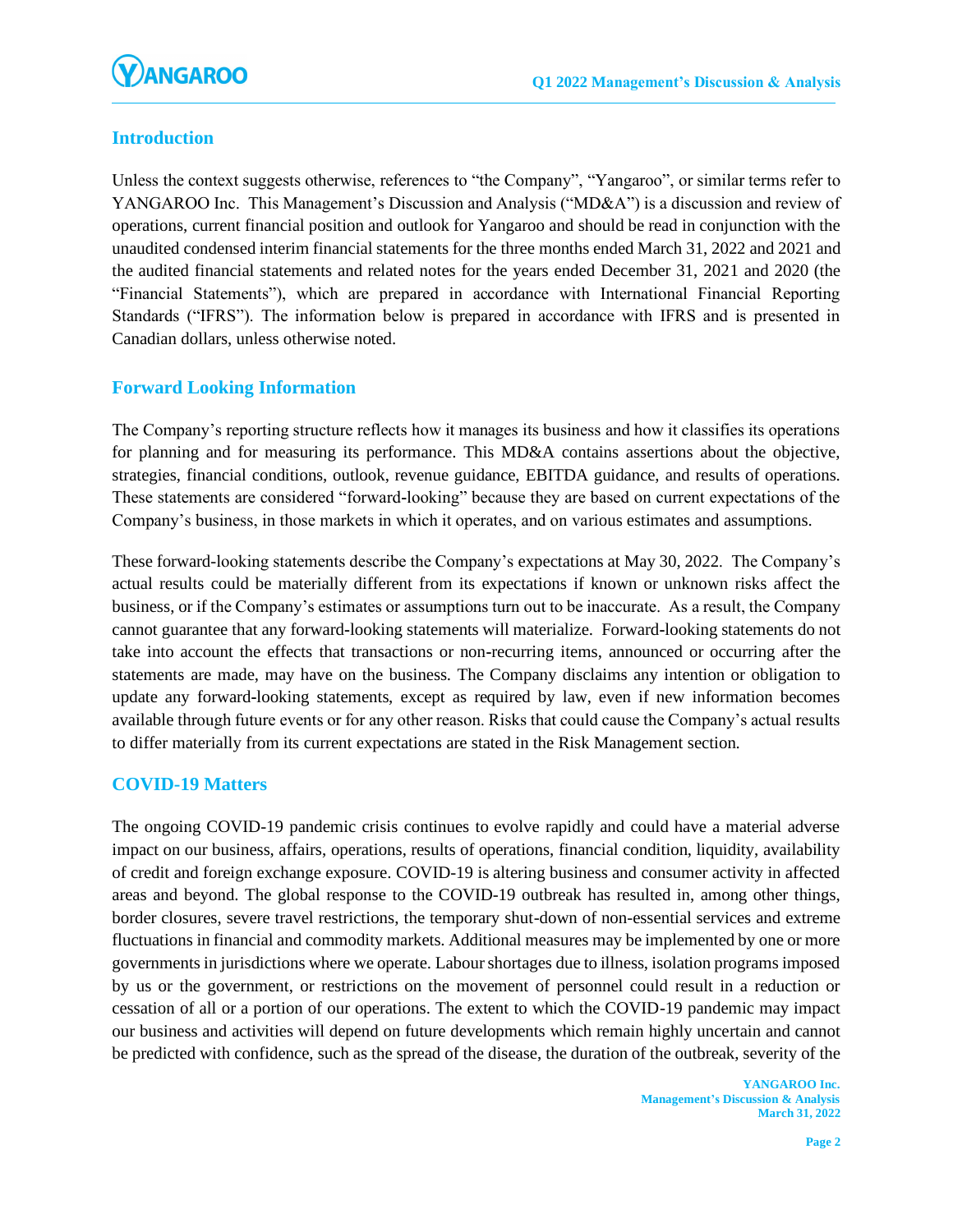coronavirus and actions taken by the Canadian and US authorities, the postponement, suspension, cancellation, rescheduling and resumption of sporting events, the impact of the pandemic on consumer and advertiser spending, and the ability or willingness of suppliers and vendors to provide products and services. If the coronavirus continues to spread at the current pace, disruption to consumer spending and trade could trigger a global recession. The actual and threatened spread of COVID-19 globally could also have a material adverse effect on the regional economies in which we operate, could continue to negatively impact stock markets, including the trading price of our common shares, could cause continued interest rate volatility and movements and could adversely impact our ability to raise capital. Any of these developments, and others, could have a material adverse effect on our business, affairs, operations, results of operations, financial condition, liquidity, availability of credit and foreign exchange exposure. In addition, because of the severity and global nature of the COVID-19 pandemic, it is possible that estimates in our financial statements could change in the near-term and the effect of any such changes could be material, which could result in, among other things, an impairment of non-current assets and a change in the expected credit losses on accounts receivable. We will monitor the situation and any impacts or potential impacts on our business on an ongoing basis.

## **Description of Business**

Yangaroo is a software company that is the provider of workflow management solutions within the media and entertainment ecosystem. The Company's Digital Media Distribution System (DMDS) platform is a cloud-based technology that provides customers with a fully integrated workflow and broadcaster connected managed network for digital content delivery and related data management across the advertising, music, and entertainment award show markets.

YANGAROO Inc. is a publicly listed company incorporated on July 28, 1999 under the laws of Ontario as Musicrypt.com Inc. and changed to its present name on July 17, 2007. YANGAROO trades on the TSX Venture Exchange (TSX-V) under the symbol YOO and in the U.S. under OTCPK: YOOIF.

The address of the Company's corporate office and principal place of business is 67 Mowat Avenue, Suite 535, Toronto, Ontario, M6K 3E3.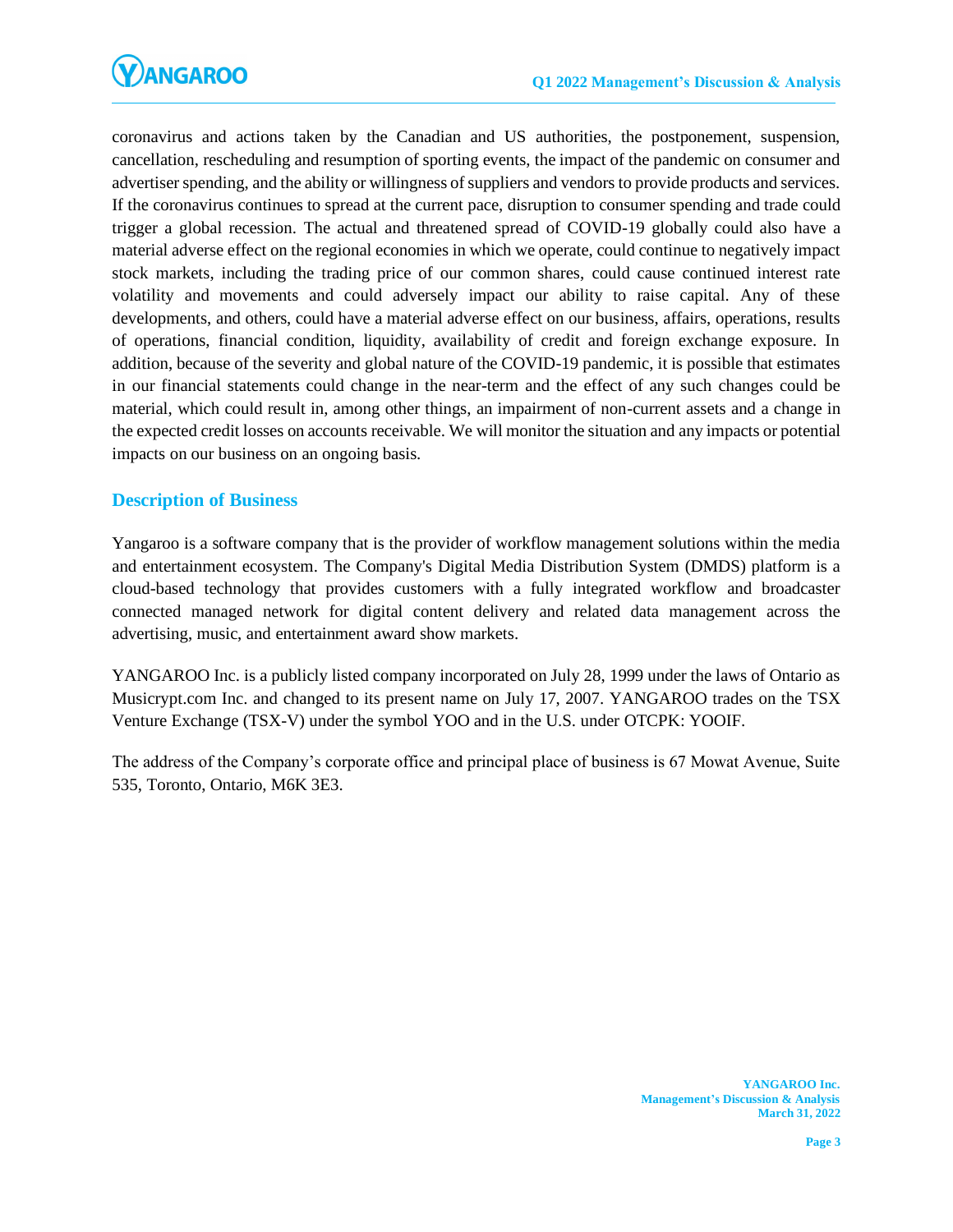# **Outlook and First Quarter Update**

## *Q1'2022 Financial Highlights*

- $\triangleright$  During 2021 the Company completed a change in functional currency from the Canadian dollar to the US dollar. Beginning with the first quarter of 2022, the Company has reported in US dollars, with all values in this MD&A expressed in US dollars unless otherwise noted.
- $\triangleright$  Revenue in Q1'2022 was \$1,989,042 compared to \$1,232,315 and \$2,305,594 in the first quarter of 2021 and the fourth quarter of 2021, respectively.
	- o Revenue decreased by \$316,552 or 14% versus Q4'2021. This decrease in revenue was primarily due to lower reported sales in both the Yangaroo Advertising and Awards divisions of \$214,096 and \$102,456, respectively. The decrease in Yangaroo Advertising revenue is primarily attributed to seasonality, as the first quarter is a slower period following a seasonally stronger fourth quarter, as well as continued weakness due to post-COVID-19 effects on the television advertising market, a recessionary economy impacting spending on marketing budgets, and the on-going Russia-Ukraine war. The decrease in Yangaroo Awards revenue is attributed to seasonality in our customer's award show seasons. Yangaroo Music did not have any material change in revenue over the comparable periods.
	- o Revenue increased by \$756,727 or 61% versus Q1'2021. The increase in revenue is primarily attributed to higher Yangaroo Advertising sales of \$823,189 resulting from the acquisition of the DMS business in Q2'2021, offset by lower Yangaroo Music sales of \$66,462 attributed to lower sales from independent music artists as these artists return to performing live and the conclusion of a positive tailwind of government wage subsidies for independent music artists.
- ➢ Operating expenses in Q1'2022 were \$2,492,222 compared to \$932,843 and \$2,611,535 in the first quarter of 2021 and the fourth quarter of 2021, respectively.
	- o Operating expenses decreased by \$119,313 or 5% versus Q4'2021. The decrease in operating expenses is primarily attributed to a reduction in headcount, and lower general and technology expenditures as we realize synergies from the DMS acquisition.
	- o Operating expenses increased by \$1,559,379 or 167% versus Q1'2021. The increase in operating expenses is primarily attributed to the inclusion of operating expenditures related to the acquisition of DMS as well as increases in promotional expenses due to in-person return and exhibition at industry conferences, and higher spending on our technology with the goal to drive future efficiencies.
- ➢ Normalized EBITDA loss in Q1'2022 was \$259,849 in comparison to normalized EBITDA of \$360,799 in the first quarter of 2021 and normalized EBITDA loss of \$164,899 in the fourth quarter of 2021. The decrease in normalized EBITDA relative to the prior quarters is primarily attributed to higher salaries and consulting expenses as well as higher general and administrative expenses, both attributed primarily to the acquisition of DMS, in addition to higher technology expenses as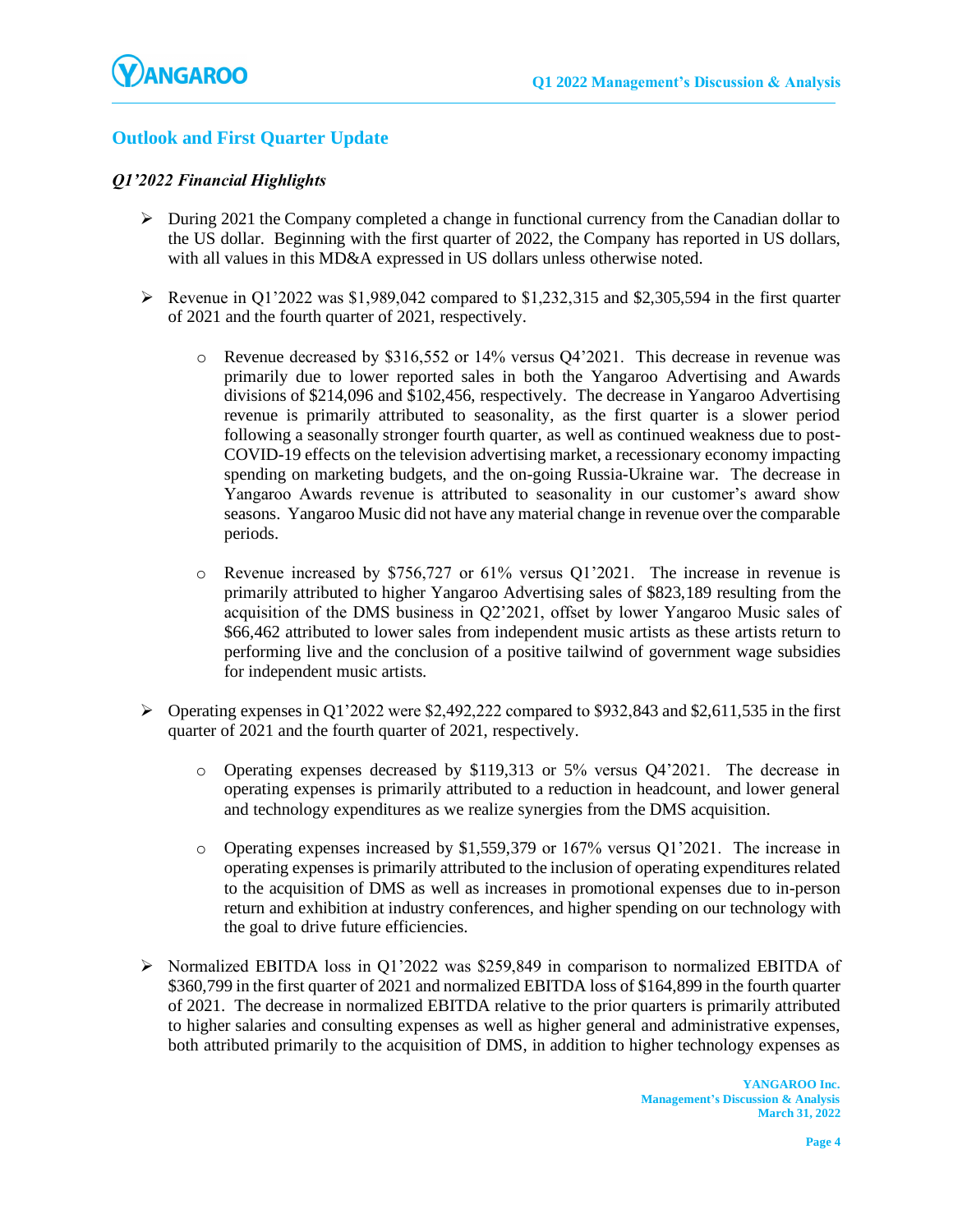

we continue to invest in our technology platform. During the first quarter, and continuing into the current period, we undertook a head count reduction program in response to the realization of efficiencies achieved by the DMS integration as well as other external market factors

 $\triangleright$  In accordance with the terms of our loan facility, the Company must maintain certain covenants and ratios that require non-IFRS financial measures, including Fixed Charge Coverage Ratio and Funded Debt to EBITDA. The Company was not in compliance with the lender covenants as of March 31, 2022. The Company is in the process of obtaining a waiver and renegotiating the terms of the loan facility on a prospective basis. As a result of the breach of the covenant the Company has reclassified the full amount of the term facility as a current liability as of March 31, 2022 and will continue to present the liability as current until we successfully amend the term loan, are onside of the covenant breaches, or receive a waiver of the covenant breaches for a period of 12 months in advance.

## *Q1'2022 Operational Highlights*

#### **Business Developments & Advancements**

- $\triangleright$  The Company completed the integration of the DMS acquisition which has resulted in a rationalization of the Company's work force by over 10%. Cost savings from these changes should drive improved cash-flow generation in the second half of the year.
- $\triangleright$  Yangaroo launched its new data analytics solution and is receiving positive customer feedback. It is anticipated that the data analytics trial period will conclude later this summer and that the solution will become a more significant contributor in the latter part of 2022.
- ➢ Yangaroo Music announced a partnership with ShineX, a third-party analytics provider of satellite radio tracking data. The integration allows for a seamless product offering to independent artists that to obtain key information and data on outstanding royalty payments from satellite radio.
- $\triangleright$  Yangaroo is a proud vendor of the 53<sup>rd</sup> NAACP Image Awards, which aired on BET during February 2022. Yangaroo's Awards platform powered the submission and judging process of the awards show.
- $\triangleright$  Yangaroo exhibited at the Performance Marketing-Driven Institute's (PDMI) bi-annual conference for USA's Direct Response advertising industry, showcasing our latest advertising solution and ongoing technology improvements.

#### **Technology Development**

We continued to significantly invest in our technology advancements in the first quarter of 2022 with the following: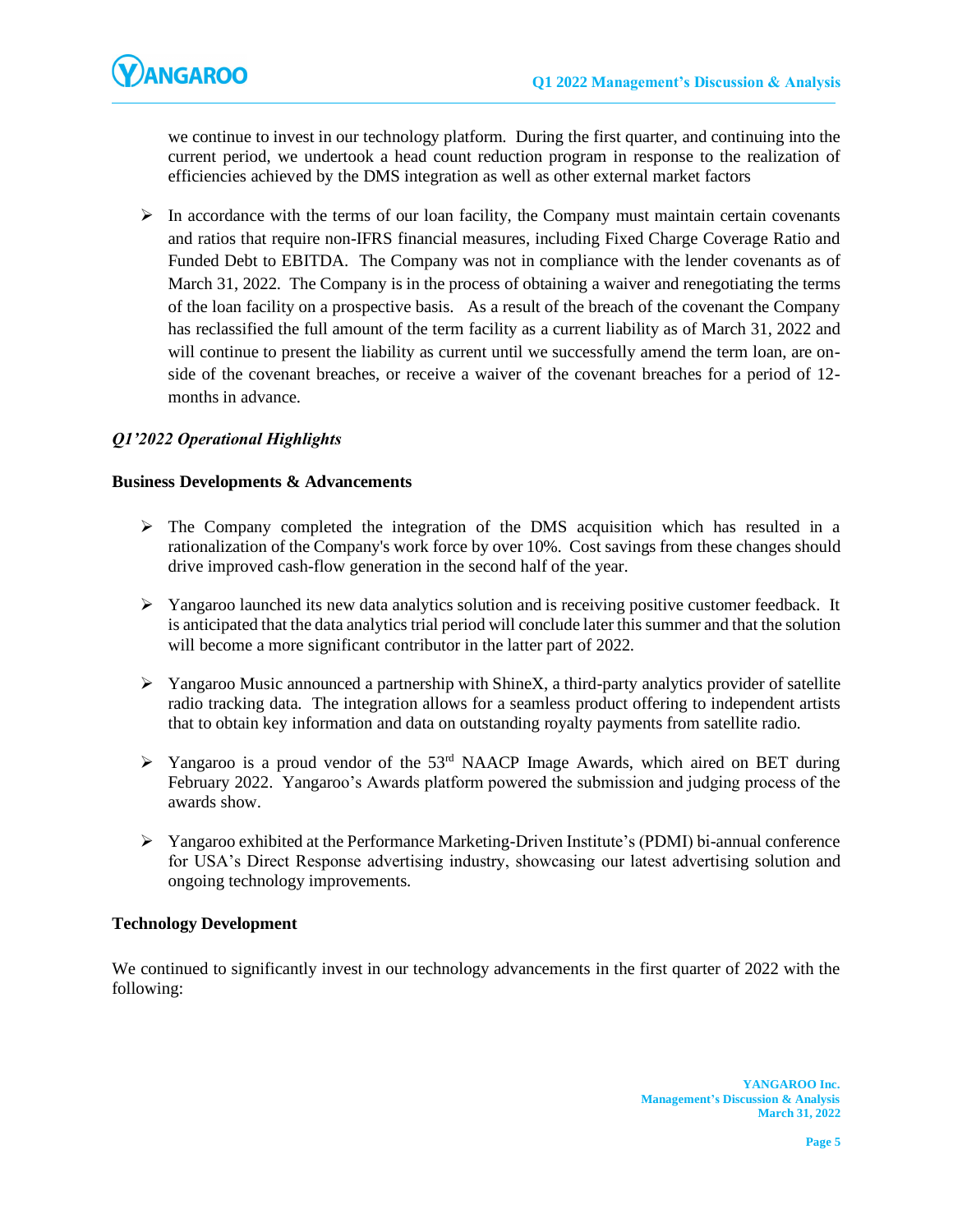

- ➢ Advertising: Yangaroo released a new iteration of its Clearance Platform to clients, providing selfserve and real-time collaboration between an advertiser and TV broadcasters for the review and approvals of legal clearance submissions required for TV advertising.
- ➢ Awards: Yangaroo continued with critical updates on the existing Awards platform to make it highly scalable to drive efficiency and its competitiveness.
- ➢ Music: Yangaroo released important development to improve third-party integrations, including the new partnership with ShineX.

## **Q1'2022 Update on the DMS acquisition**

- $\triangleright$  Terminated the 3<sup>rd</sup> party licensing and maintenance agreement with respect to a technology platform acquired from DMS. Annual savings are estimated to be in excess of \$250,000 beginning in Q2'2022.
- $\triangleright$  It is estimated that the first anniversary payment of the DMS acquisition earn-out consideration, calculated as of to May 19, 2022, was not earned and will not be payable.

## **Q1'2022 Management Commentary**

Grant Schuetrumpf, CEO of Yangaroo, stated, "During the first quarter of 2022, we continued to work towards completing three critical objectives for the business - the completion of the DMS acquisition integration, the development of our new data analytics solution and a significant upgrade of our core DMDS technology platform."

"We have now completed the integration and rationalization of the DMS business into Yangaroo. The unification of the businesses under the Yangaroo brand has provided the Company with meaningful operating synergies. With this, alongside the completion of certain key development projects that enhance our operating efficiency, we have been able to reduce our staffing levels in this segment of our business by over 10%. We now believe that the combined Yangaroo/DMS solution suite is well positioned to better compete in an increasingly competitive marketplace moving forward."

"In addition to the completion of the DMS integration, I am pleased to share that we have successfully launched our new data analytics product suite. While this offering is still in its early stages and clients are only now beginning to evaluate the product, we are very optimistic that there will be significant interest once we have completed its trial phase."

"On the technology side we have made some significant investments in the past few months. Our advertising production and delivery services have been significantly enhanced by the addition of our TV Clearance platform as well as new digital ad-serving capabilities required for the CTV market. As you may recall, we have partnered with Innovid, the leading digital ad-serving platform in the market. With the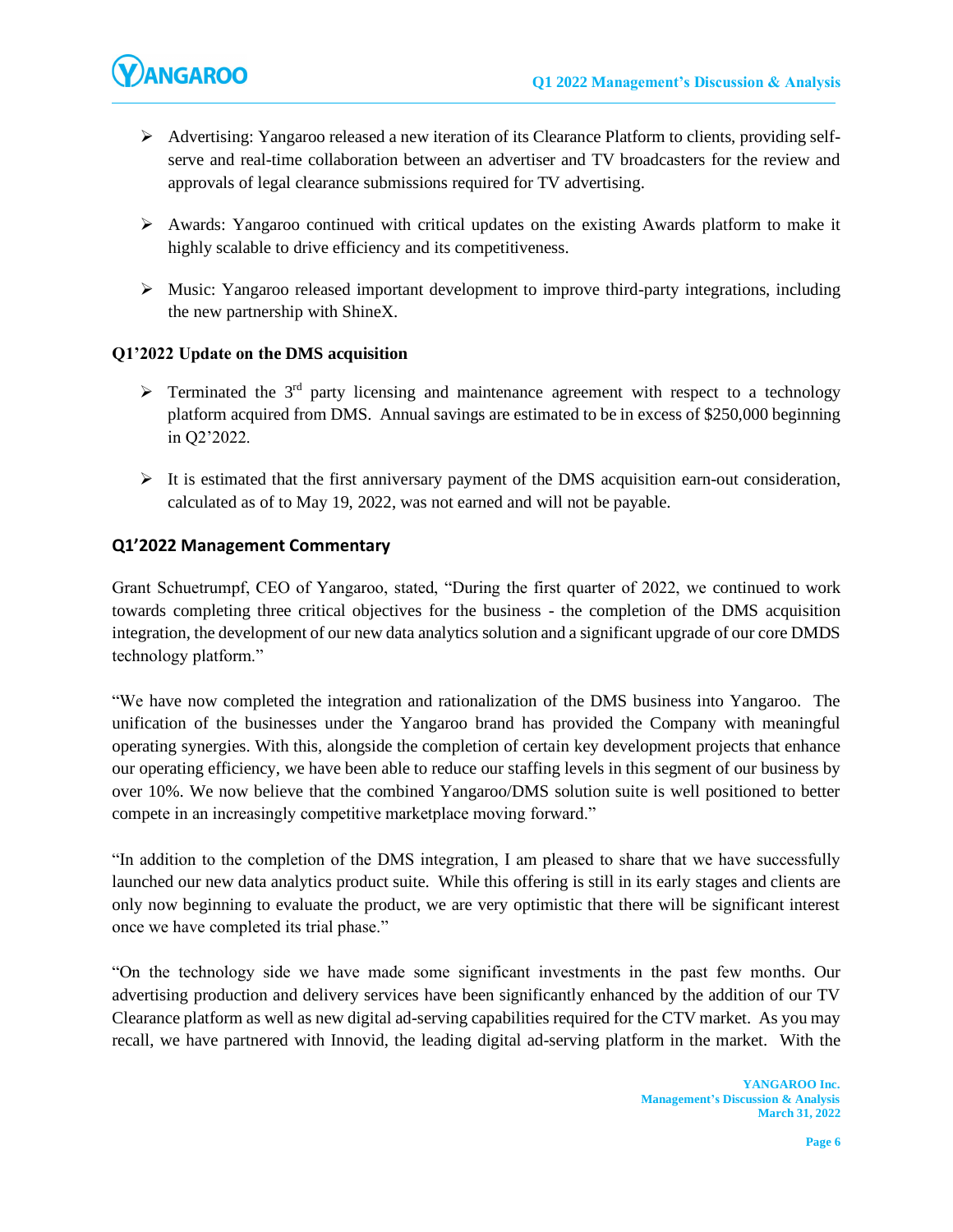

Innovid integration now complete, we are currently presenting our new solutions to the market, both directly to our clients and prospects, as well as at in-person industry conferences".

Mr. Schuetrumpf further stated, "With the continued improvement of our core technology, we have been able to expand upon our offerings in the music business. Recently we announced a novel partnership with ShineX, a leader in music royalty tracking. The partnership and its seamless technology integration allows us to provide our independent music artists with the ability to better track their performance in digital radio and provide improved accuracy on their subsequent royalty payments."

"In closing, we believe that the completion of the DMS integration coupled with our recent investments in technology development have solidified our commercial foundation and positioned us well to weather the current challenging economic environment. We look forward to updating the community on our progress over the coming months."

## **Results of Operations**

#### *Summary of Quarterly Results*

|                                        |              | Q1          |               | Q <sub>4</sub> |               | Q3        | Q <sub>2</sub> |           |
|----------------------------------------|--------------|-------------|---------------|----------------|---------------|-----------|----------------|-----------|
|                                        |              | 2022        |               | 2021           |               | 2021      |                | 2021      |
| Cash and cash equivalents              | $\mathbb{S}$ | 783,159     | \$            | 768,251        | $\mathcal{S}$ | 1,271,871 | \$             | 1,036,381 |
| Working capital                        | \$           | (1,649,976) | \$            | 911,861        | \$            | 1,985,484 | $\mathbb{S}$   | 1,996,580 |
| Liquidity                              | \$           | 1,862,483   | \$            | 2,148,594      | \$            | 2,645,390 | $\mathcal{S}$  | 2,448,355 |
|                                        |              |             |               |                |               |           |                |           |
| Revenue                                | \$           | 1,989,042   | \$            | 2,305,594      | \$            | 2,429,868 | \$             | 1,759,691 |
| Operating expenses                     | \$           | 2,492,222   | \$            | 2,611,535      | \$            | 2,405,182 | \$             | 1,659,981 |
| Other expenses (income)                | \$           | 94,395      | \$            | 18,164         | $\mathsf{\$}$ | (33,797)  | \$             | 147,983   |
| Income (loss) for the period           | \$           | (597, 586)  | \$            | (330, 724)     | $\mathsf{\$}$ | 58,483    | \$             | (48, 273) |
| Reconciling items:                     |              |             |               |                |               |           |                |           |
| Interest income                        | \$           | (19)        | \$            |                | \$            | 140       | \$             | (35)      |
| Interest expense                       | \$           | 52,598      | \$            | 62,964         | \$            | 64,813    | \$             | 25,938    |
| Depreciation of property and equipment | \$           | 204,822     | \$            | 162,016        | \$            | 206,394   | \$             | 114,824   |
| Income tax expense                     | \$           | 11          | \$            | 6,619          | \$            |           | \$             |           |
| <b>EBITDA</b>                          | \$           | (340, 174)  | $\mathcal{S}$ | (99, 125)      | $\mathsf{\$}$ | 329,830   | \$             | 92,454    |
| <b>EBITDA Margin %</b>                 |              | $-17.10%$   |               | $-4.30%$       |               | 13.57%    |                | 5.25%     |
| Income (loss) per share - basic        | \$           | (0.01)      | \$            | (0.01)         | \$            | 0.00      | \$             | (0.00)    |
| Income (loss) per share - diluted      | \$           | (0.01)      | \$            | (0.01)         | \$            | 0.00      | \$             | (0.00)    |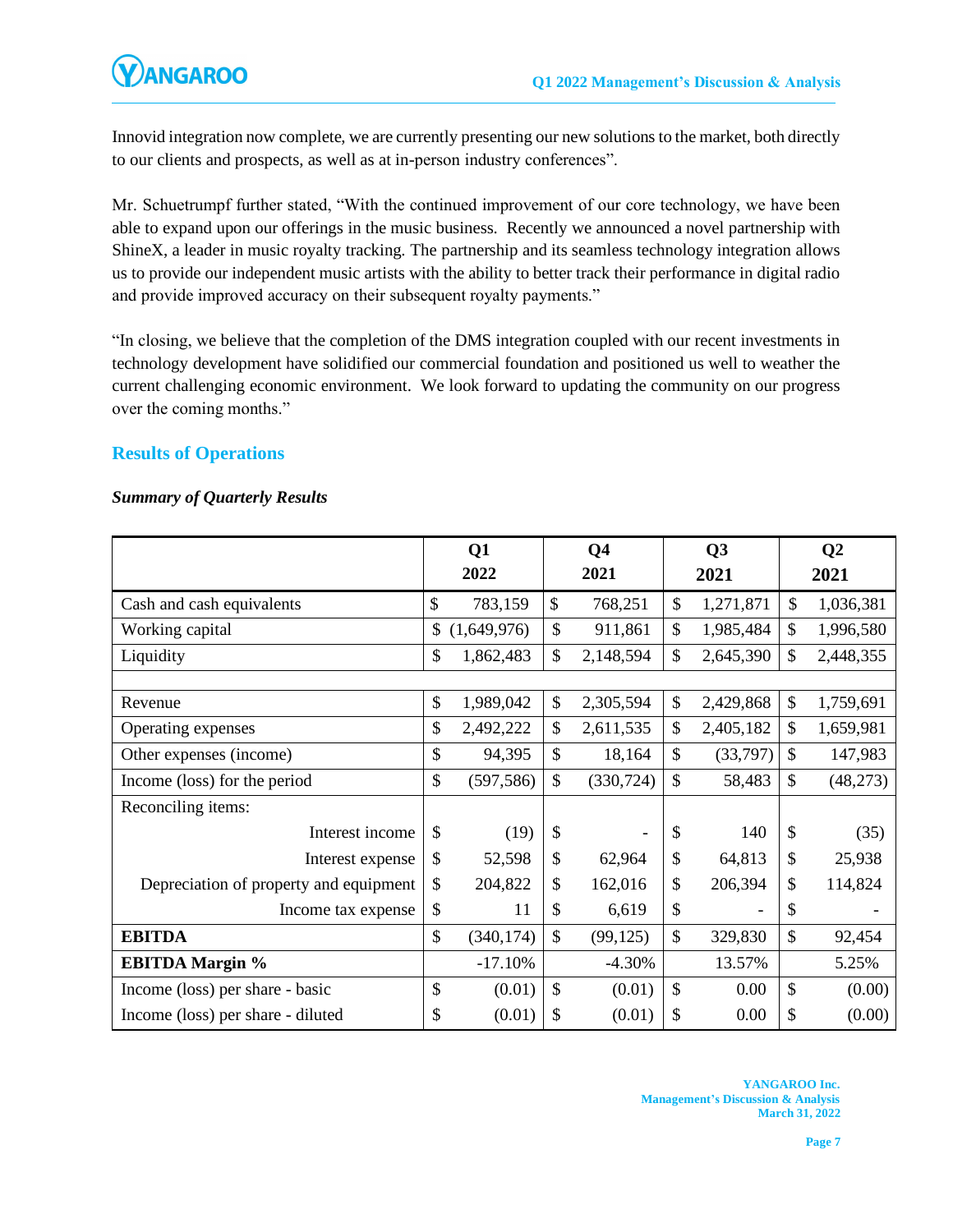

|                                        | Q1<br>2021      |               | Q <sub>4</sub><br>2020   | Q3<br>2020      |               | Q <sub>2</sub><br>2020 |
|----------------------------------------|-----------------|---------------|--------------------------|-----------------|---------------|------------------------|
| Cash and cash equivalents              | \$<br>1,860,137 | \$            | 1,461,870                | \$<br>1,712,354 | \$            | 1,337,834              |
| Working capital                        | \$<br>2,624,981 | \$            | 2,438,320                | \$<br>2,340,762 | \$            | 1,997,647              |
| Liquidity                              | \$<br>2,655,365 | $\mathcal{S}$ | 2,247,293                | \$<br>2,462,035 | $\mathbb{S}$  | 2,071,617              |
|                                        |                 |               |                          |                 |               |                        |
| Revenue                                | \$<br>1,232,315 | \$            | 1,586,359                | \$<br>1,442,859 | \$            | 1,144,844              |
| Operating expenses                     | \$<br>932,843   | $\mathcal{S}$ | 1,492,800                | \$<br>1,137,365 | $\mathsf{\$}$ | 1,144,097              |
| Other expenses (income)                | \$<br>32,889    | $\mathcal{S}$ | 119,198                  | \$<br>16,647    | \$            | 51,200                 |
| Income (loss) for the period           | \$<br>266,587   | $\mathcal{S}$ | (25, 639)                | \$<br>288,848   | \$            | (50, 413)              |
| Reconciling items:                     |                 |               |                          |                 |               |                        |
| Interest income                        | \$<br>(583)     | \$            | (593)                    | \$<br>(876)     | \$            | (1,239)                |
| Interest expense                       | \$<br>2,158     | \$            | 2,503                    | \$<br>2,815     | \$            | 5,530                  |
| Depreciation of property and equipment | \$<br>51,572    | \$            | 51,718                   | \$<br>49,154    | \$            | 49,097                 |
| Income tax expense                     | \$              | \$            | $\overline{\phantom{0}}$ | \$              | \$            |                        |
| <b>EBITDA</b>                          | \$<br>319,734   | \$            | 27,989                   | \$<br>339,942   | \$            | 2,975                  |
| <b>EBITDA Margin %</b>                 | 25.95%          |               | 1.76%                    | 23.56%          |               | 0.26%                  |
| Income (loss) per share - basic        | \$<br>0.01      | \$            | (0.00)                   | \$<br>0.01      | $\mathcal{S}$ | (0.00)                 |
| Income (loss) per share - diluted      | \$<br>0.01      | \$            | (0.00)                   | \$<br>0.01      | \$            | (0.00)                 |

#### *EBITDA*

For the quarter ended March 31, 2022, the Company's EBITDA loss was \$340,174, an increase of \$659,908 year over year and an increase of \$241,049 compared to the quarter ended December 31, 2021. The increase in EBTIDA loss from the prior quarter is primarily attributed to higher operating expenses resulting from higher salaries and technology expenses due to the inclusion of the DMS business post acquisition, elimination of government subsidies as compared to the previous year, higher marketing a promotional expenses as we pick up promotional activities post COVID-19 lockdowns, and higher depreciation expenses due to significantly higher depreciable asset values carried on our balance sheet as compared to the prior year resulting from the acquisition of DMS.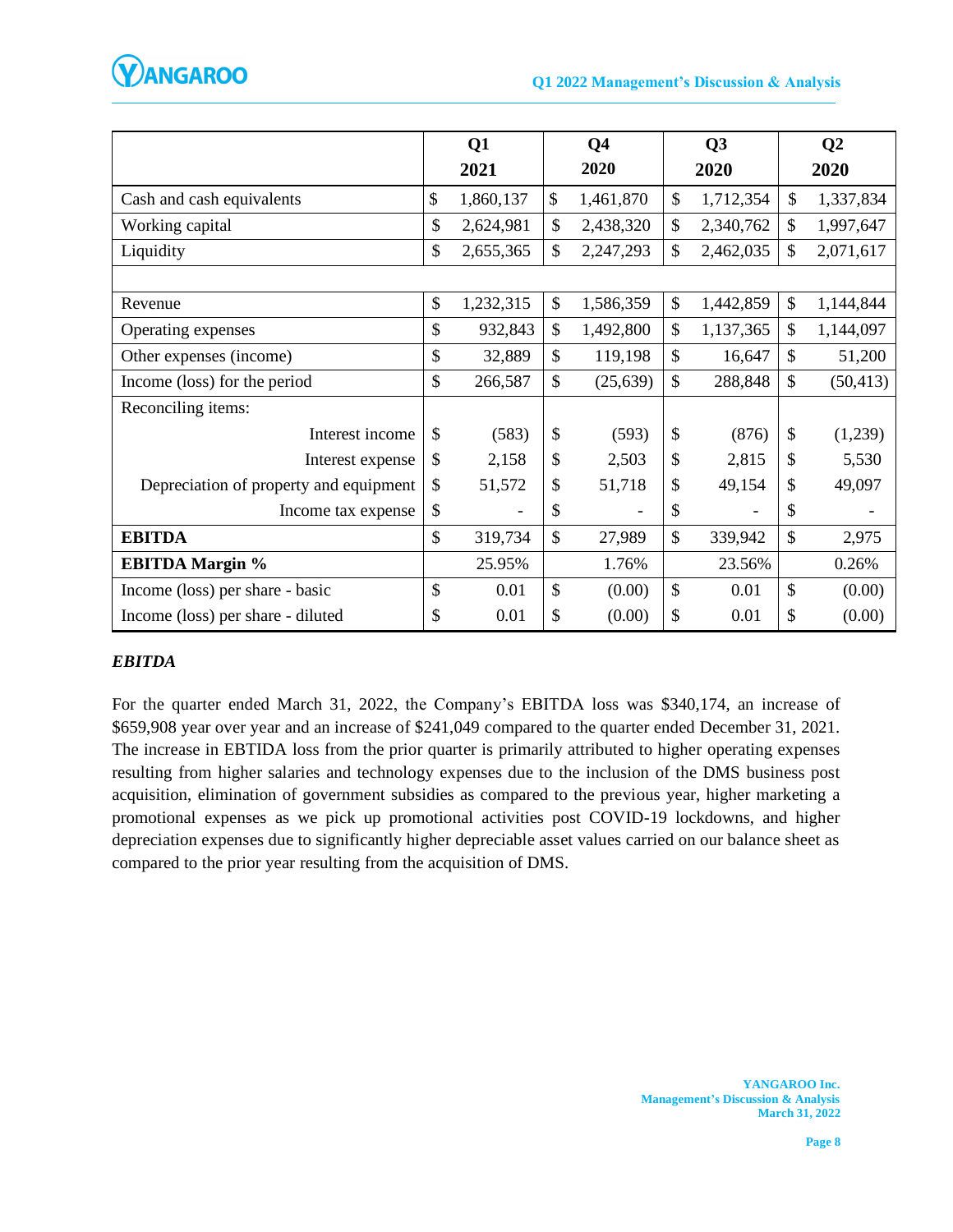

# *Normalized EBITDA*

Normalized EBITDA excludes the impact of any non-recurring and non-cash operating expenses, therefore representing normalized cash flows from operations.

|                                 | Q1               | Q <sub>4</sub>   |                           | Q3        | Q <sub>2</sub> |
|---------------------------------|------------------|------------------|---------------------------|-----------|----------------|
|                                 | 2022             | 2021             |                           | 2021      | 2021           |
| <b>EBITDA</b> (loss)            | \$<br>(340, 174) | \$<br>(99, 125)  | \$                        | 329,830   | \$<br>92,454   |
| Reconciling items:              |                  |                  |                           |           |                |
| Stock option expenses           | \$<br>38,509     | \$<br>104,027    | \$                        | 66,886    | \$<br>4,387    |
| Acquisition fees                | \$<br>-          | \$<br>(124, 997) | \$                        | 40,714    | \$<br>309,363  |
| Restructuring expenses          | \$               | \$               | \$                        |           | \$             |
| Foreign exchange loss (gain)    | \$<br>41,816     | \$<br>(44, 801)  | $\boldsymbol{\mathsf{S}}$ | (98, 750) | \$<br>122,081  |
| <b>Normalized EBITDA (loss)</b> | \$<br>(259, 849) | \$<br>(164, 899) | $\mathcal{S}$             | 338,680   | \$<br>528,285  |
| <b>Normalized EBITDA</b>        | $-13.06\%$       | $-7.15%$         |                           | 13.94%    | 30.02%         |
| Margin %                        |                  |                  |                           |           |                |

|                                             |               | Q1      | Q <sub>4</sub> | Q <sub>3</sub> | $\mathbf{Q}$ |        |
|---------------------------------------------|---------------|---------|----------------|----------------|--------------|--------|
|                                             |               | 2021    | 2020           | 2020           |              | 2020   |
| EBITDA (loss)                               | \$            | 319,734 | \$<br>27,989   | \$<br>339,942  | \$           | 2,975  |
| Reconciling items:                          |               |         |                |                |              |        |
| Stock option expenses                       | \$            | 9,751   | \$<br>12,596   | \$<br>22,566   | \$           | 35,765 |
| Acquisition fees                            | \$            |         | \$             | \$             | \$           |        |
| Restructuring expenses                      | \$            |         | \$<br>469,771  | \$             | \$           |        |
| Foreign exchange loss (gain)                | $\mathcal{S}$ | 31,134  | \$<br>117,289  | \$<br>14,707   | \$           | 46,908 |
| <b>Normalized EBITDA (loss)</b>             | \$            | 360,799 | \$<br>627,645  | \$<br>377,215  | \$           | 85,649 |
| <b>Normalized EBITDA (loss)</b><br>Margin % |               | 29.28%  | 39.57%         | 26.14%         |              | 7.48%  |

For the quarter ended March 31, 2022, the Company's normalized EBITDA loss of \$259,849, an increased loss of \$620,648 year over year and an increased loss of \$94,950 compared to the quarter ended December 31, 2021. The increase in normalized EBITDA loss versus the prior year quarter and prior quarter are primarily attributed to higher stock options expense, a higher foreign exchange gain, and a higher EBITDA loss due to factors as described above as they relate to higher operating expenses.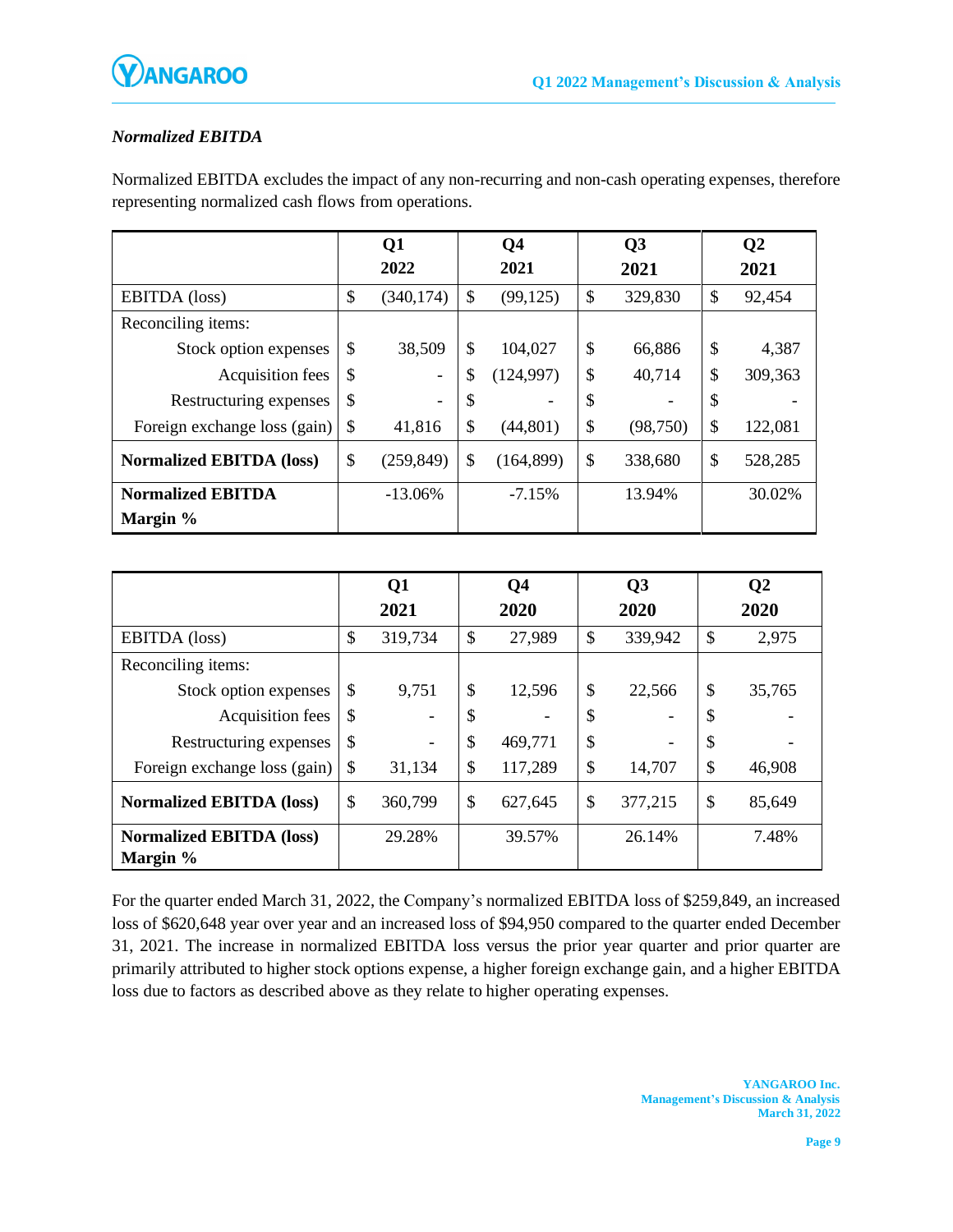# *Intangible Assets – Development Costs*

During the three months ended March 31, 2022, we capitalized product development costs of \$160,360 and (March 31, 2021 - \$175,704). The significant capitalized projects for the three months period ended March 31, 2022 consisted of new features in the Advertising, Awards, and Music platforms, such as continued development of the Clearance and Analytics solutions. In assessing whether costs can be capitalized for improvements, we exercise significant judgement when considering the extent of the improvement and whether it is substantial, whether it is sufficiently separable and whether expected future economic benefits are derived from the improvement itself. Factors considered in assessing the extent of the improvement include, but are not limited to, the degree of change in functionality and the impact of the project on the ability that we will be able to attract customers to our products and increase customer engagement with our products. Costs that do not meet these criteria, such as enhancements and routine maintenance, are expensed when incurred. Future economic benefits from these capitalized projects include net cash flows from future advertising and music revenue, which are dependent upon our ability to attract customers to our products and increase customer engagement with our products, and may also include anticipated cost savings, depending upon the nature of the development project.

#### *Revenue*

For the quarter ended March 31, 2022 revenue was \$1,989,042, an increase of \$756,727 over the same period in 2021 and a decrease of \$316,552 from the previous quarter (December 31, 2021 - \$2,305,594).

|                               | Q1 2022     | Q1 2021        | \$ Change | % Change |
|-------------------------------|-------------|----------------|-----------|----------|
| <b>Advertising Division</b>   | \$1,466,656 | 643,467<br>\$. | 823,189   | 128%     |
| <b>Entertainment Division</b> | 522,386     | 588,488<br>\$. | (66, 462) | $-11\%$  |
| <b>Total Revenue</b>          | \$1,989,042 | \$1,232,315    | 756,727   | 61%      |

## (i) Advertising

The Company earned advertising revenue of \$1,466,656 in the current quarter, an increase of \$823,189 over the same period in 2021 and a decrease of \$241,096 versus the previous quarter (December 31, 2021 - \$1,680,752). The increase from the previous year is primarily resulting from the acquisition of the DMS business and its related customers partially off-set by lower volumes across all of our customers due to a slow-down in the advertising industry. The decrease from the previous quarter is primarily attributed to a slow-down in the advertising industry, driven by lower new creative production, which has impacted volume usage of our Advertising platform.

## (ii) Entertainment

The Company earned entertainment revenue of \$522,386 in the current quarter, representing a decrease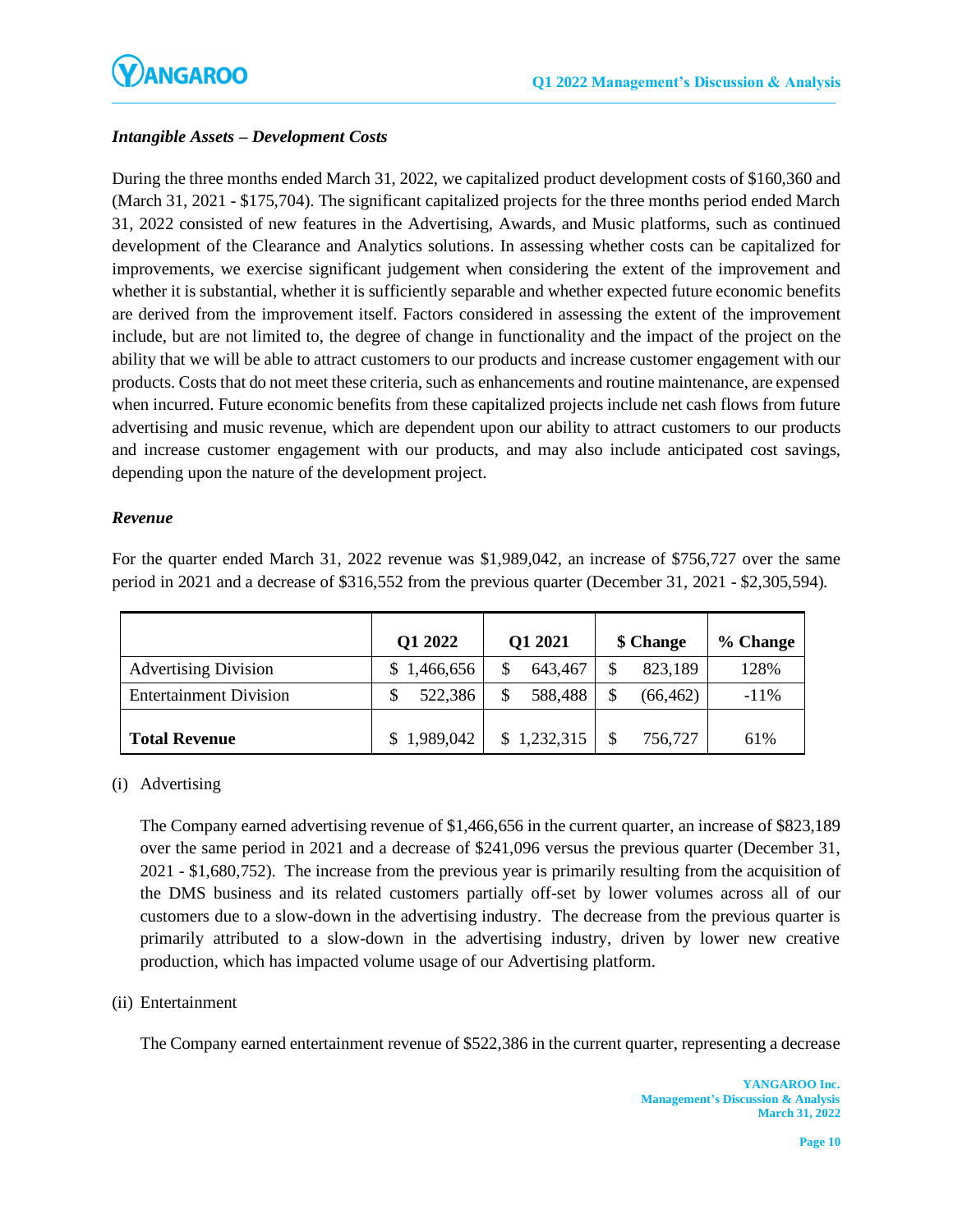of \$66,462 over the same period in 2021 and a decrease of \$102,456 versus the previous quarter (December 31, 2021 - \$624,842). The decrease from the prior year and previous quarter is primarily attributed to the lower volumes for music video distribution, primarily due to lower usage of our Music platform by independent artists.

## *Operating Expenses*

|                                           | Q1<br>2022      | Q1<br>2021    | \$ Change       | % Change |
|-------------------------------------------|-----------------|---------------|-----------------|----------|
| Salaries and consulting                   | \$<br>1,796,538 | \$<br>768,289 | \$<br>1,028,249 | 134%     |
| Marketing and promotion                   | \$<br>77,001    | \$<br>6,218   | \$<br>70,785    | 1,138%   |
| General and administrative                | \$<br>204,881   | \$<br>47,930  | \$<br>156,951   | 327%     |
| Technology development                    | \$<br>208,978   | \$<br>58,834  | \$<br>150,144   | 255%     |
| Depreciation of property and<br>equipment | \$<br>204,824   | \$<br>51,572  | \$<br>153,250   | 297%     |
| <b>Total operating expenses</b>           | \$<br>2,492,222 | \$<br>932,843 | \$<br>1,559,379 | 167%     |

Total operating expenses for the quarter ended March 31, 2022 were \$2,492,222, an increase of \$1,559,379 over the prior year period and a decrease of \$119,313 from the previous quarter (December 31, 2021 - \$2,611,535).

## (i) Salaries and Consulting

Salaries and consulting expense for the quarter ended March 31, 2022 was \$1,796,538 representing an increase of \$1,028,249 over the same period in the prior year and a decrease of \$137,415 from the previous quarter (December 31, 2021 - \$1,933,953). Salaries and consulting expenses were higher compared to the prior year period primarily due the higher headcount from the DMS acquisition. Our expenses dropped compared to the previous quarter as the Company has implemented cost and headcount reduction programs that will not be fully realized until the third quarter of 2022.

#### (ii) Marketing and Promotion

Marketing and promotion expense for the quarter ended March 31, 2022 was \$77,001 representing an increase of \$70,783 versus the prior year period and a decrease of \$21,787 versus the prior quarter (December 31, 2021 - \$98,788). The increase from the previous year period is primarily attributed to the higher travel and marketing activities as travel restrictions relating to the pandemic begin to loosen up. The decrease from the previous quarter is attributed to seasonality of convention and sales activities as the first quarter of the year is typically lighter in activity in relation to other quarters.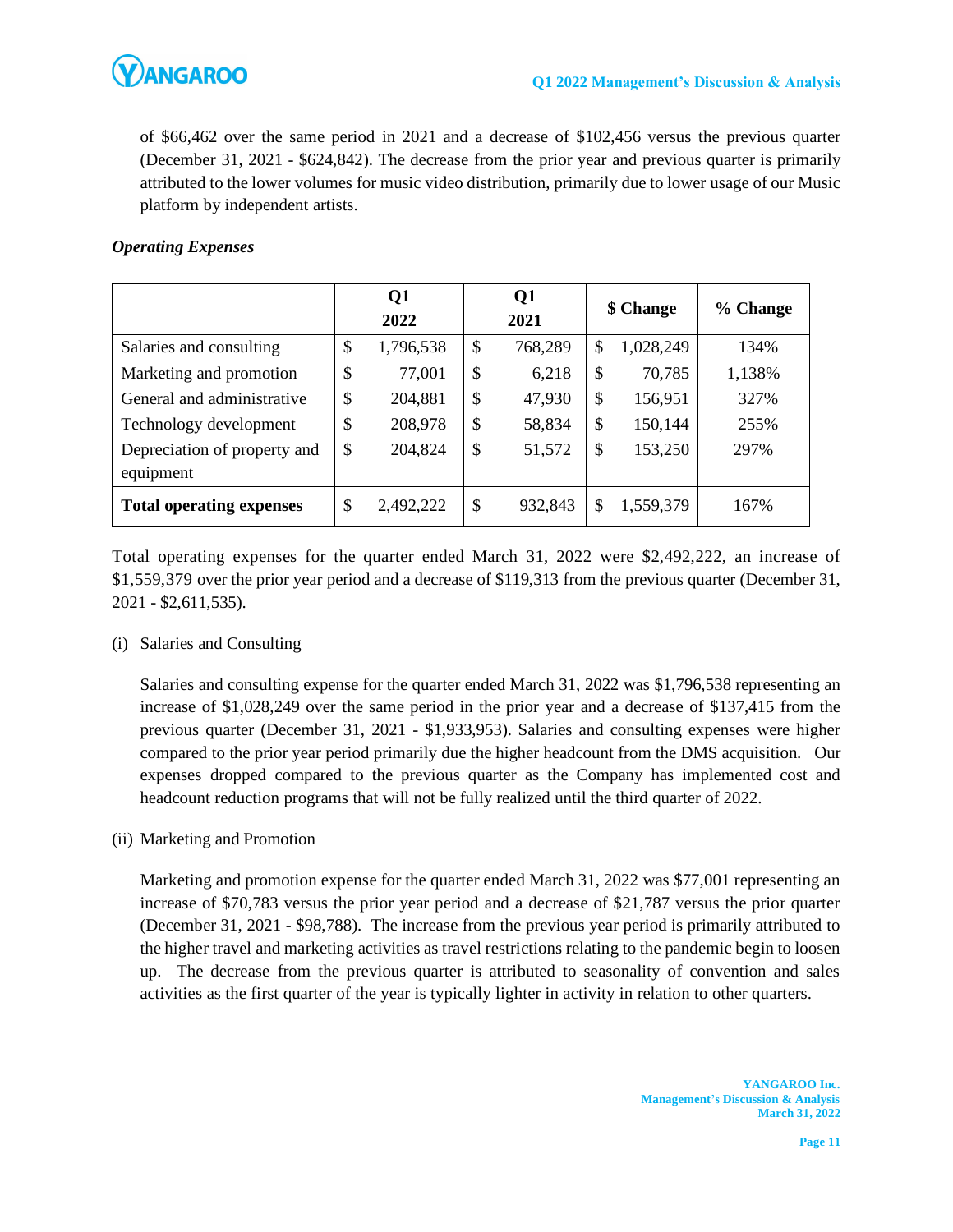

#### (iii) General and Administrative

General and administrative expense for the quarter ended March 31, 2022 were \$204,881 representing an increase of \$156,951 over the same period in the prior year and a decrease of \$98,562 from the previous quarter (December 31, 2021 - \$303,443 The increase from the previous quarter is primarily attributed to higher telephone, internet and insurance charges related to the acquisition of DMS. The decrease from the previous quarter is primarily attributed cost savings realized from synergies from the DMS acquisition which are expected to continue in 2022.

#### (iv) Technology Development

Technology development expense for the quarter ended March 31, 2022, was \$208,978 representing an increase of \$150,144 over the same period in the prior year and a decrease of \$29,354 from the previous quarter (December 31, 2021 - \$238,332). The increase from the prior-year is primarily attributed to higher expenses resulting from the DMS acquisition and relating to production and offline delivery as well as software licenses. The decrease from the prior quarter is primarily attributed to cost savings and realized synergies from the DMS acquisition which are expected to continue in 2022.

#### *Net Income and Comprehensive Income*

The Company generated net and comprehensive loss of \$597,586 in the current quarter, an increased loss of \$864,170 from the same period in the prior year and an increased loss of \$266,862 versus the previous quarter (December 31, 2021 – net loss of \$330,724). The reasons for the changes from the prior year and previous quarter are consistent with those of Revenue, Operating Expenses, EBITDA and Normalized EBITDA discussions above.

## **Use of Non-IFRS Financial Measures**

The following non-IFRS definitions are used in this MD&A because management believes that they provide useful information regarding the Company's ongoing operations. Readers are cautioned that the definitions are not recognized measures under IFRS, do not have standardized meanings prescribed by IFRS, and should not be construed to be alternatives to revenues and net earnings determined in accordance with IFRS or as an indicator of performance, liquidity or cash flows. The Company's method of calculating these measures may differ from the methods used by other entities and accordingly, these measures may not be comparable to similarly titled measures used by other entities or in other jurisdictions.

EBITDA as defined by the Company means Earnings Before Interest and financing costs (net of interest income), Income Taxes, Depreciation and Amortization, and other nonrecurring items. EBITDA is derived from the statements of comprehensive income (loss) and can be computed as revenues less salaries and consulting expenses and property, technology, marketing and administration expenses.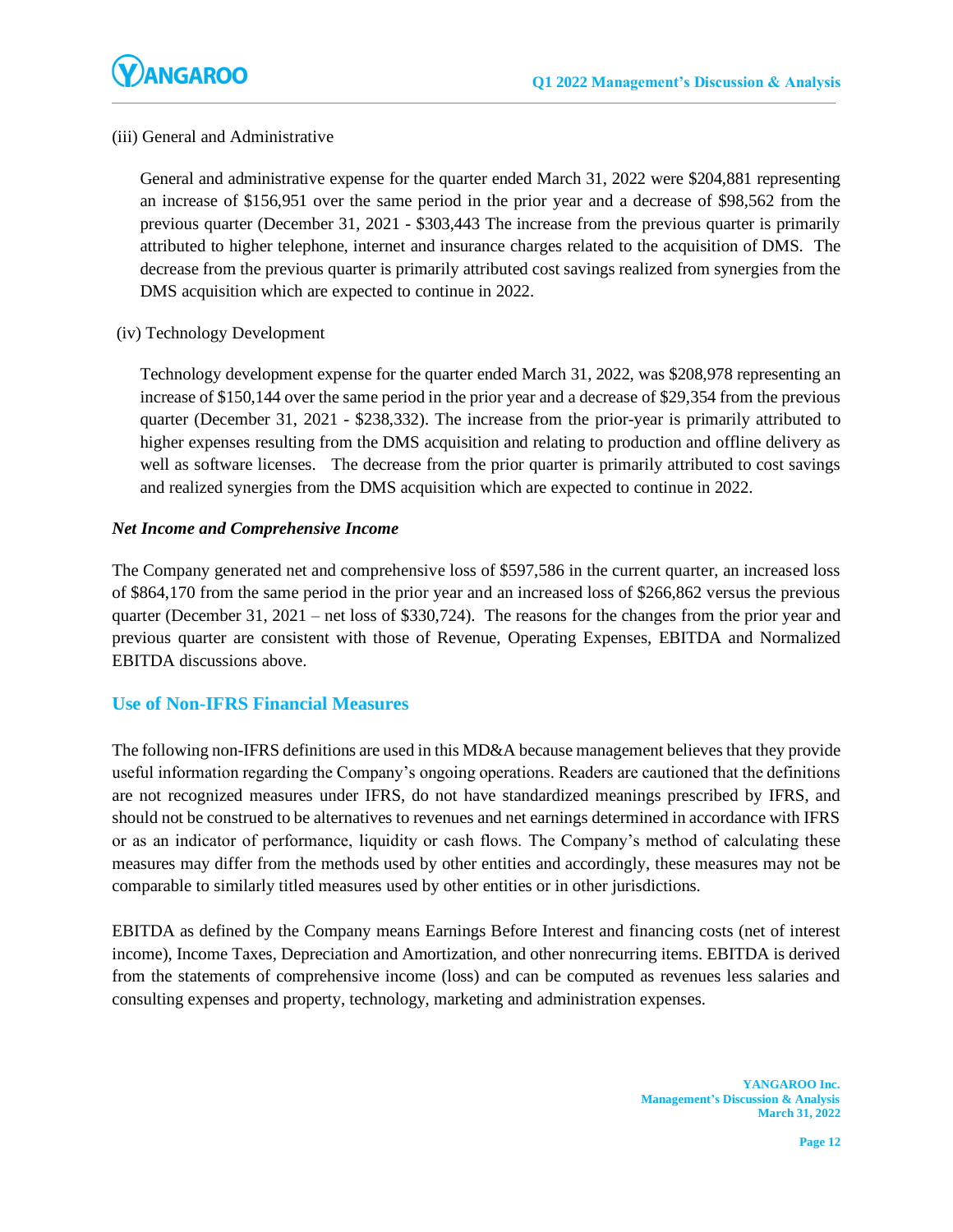Normalized EBITDA as defined by the Company means EBTIDA adjusted for one-time non-recurring items or non-cash item such as stock based compensation expenses and foreign-exchange expenses.

EBITDA Margin and Normalized EBITDA Margin as defined by the Company means EBITDA and Normalized EBITDA, respectively, as a percentage of revenue.

Working capital as defined by the Company means current assets less current liabilities.

Liquidity as defined by the Company means cash and cash equivalents plus available capacity in the Company's revolving credit facility.

The Company believes EBITDA, EBITDA margin, revenue, operating expenses, and working capital, are useful measures because they provide information to both management and investors with respect to the operating and financial performance of the Company.

## **Share Capital**

The following securities were outstanding as at May 30, 2022:

| <b>Common Shares</b>          | 62, 287, 140             |
|-------------------------------|--------------------------|
| Warrants                      | $\overline{\phantom{0}}$ |
| <b>Stock Options</b>          | 5,142,000                |
| <b>Restricted Share Units</b> | 150,000                  |

## **Liquidity Risk and Capital Resources**

Liquidity risk is the risk that the Company will not be able to meet its financial obligations as they become due. The Company's policy is to ensure that it will always have sufficient cash to allow it to meet its liabilities when they become due, under both normal and stressed conditions, without incurring unacceptable losses or risking damage to the Company's reputation. The key to success in managing liquidity is the degree of certainty in the cash flow projections.

The Company manages its liquidity risk by forecasting cash flows from operations and anticipating investing and financing activities, and review and approval of planned expenditures.

Typically, the Company ensures that it has sufficient cash on demand to meet expected operational expenses. To achieve this objective, the Company prepares annual expenditure budgets, which are regularly monitored and updated as considered necessary.

As at March 31, 2022, the Company had a cash balance of \$783,159 and working capital of \$ (1,649,976).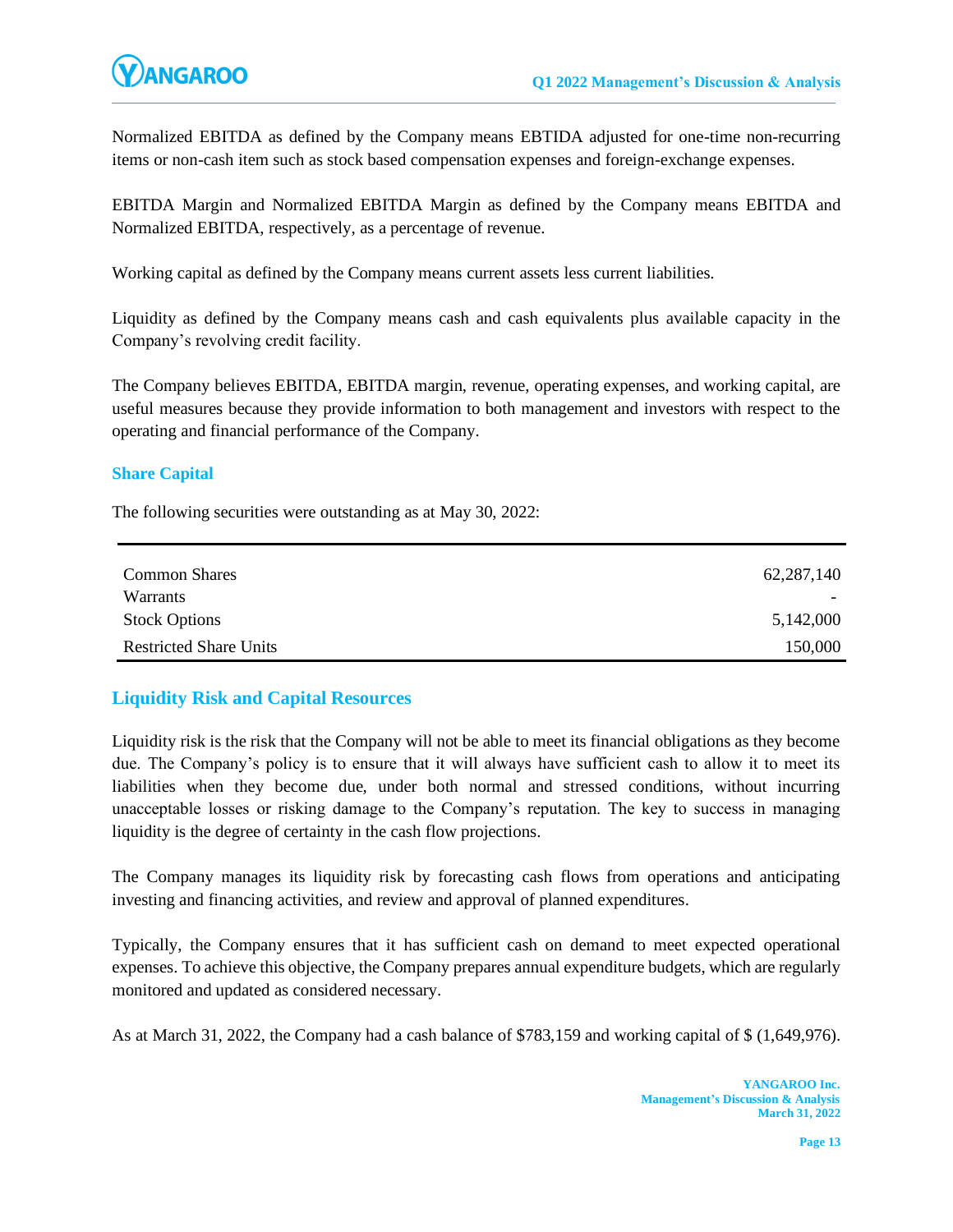

As at March 31, 2022 the Company had no capital commitments other than as disclosed in the financial statements.

The Company also has a revolving demand loan facility in the amount of \$1,400,448 with \$349,294 drawn down as at March 31, 2022. Borrowings are due on demand and bears interest at the bank's prime rate plus 1.95% per annum.

The Company has a term-loan facility with a principal balance outstanding of \$2,353,106 with a term of 42 months from May 21 2021, with payment amortization of 72 months. The Company is required to comply with certain covenants, terms and conditions, including certain non-IFRS measures, under the term loan facility. This includes a covenant that requires the Company to maintain, on a rolling four-quarter basis, a minimum Fixed Charge Coverage Ratio of not less than 1.20:1.00 and an Interest-Bearing Debt to EBITDA ratio of no more than 2.75 times between May 21, 2021 and December 31, 2022. The Company was not in compliance with the covenants as of at March 31, 2022 . The Company is actively working on obtaining a waiver and amending the terms of the loan facility, including additional waiver(s) of the covenant violations if required, on a prospective basis, however, the ability of the Company to negotiate an amendment on terms that are favourable to the Company, or at all, are not guaranteed. If the Company is unable to negotiate an amendment or secure additional waiver(s) if required, this may have a material adverse impact on the Company's financial position and operations generally. Accordingly, the term loan facility has been presented as current on the condensed interim statement of financial position as at March 31, 2022 which has negatively impacted working capital.

## **Off-Balance Sheet Arrangements**

The Company does not have any off**-**balance sheet arrangements, other than as disclosed in the financial statements.

## **Related Party Transactions**

Key management personnel are comprised of the Company's directors and executive officers. In addition to their salaries, key management personnel also participate in the Company's share option program. Details are disclosed in notes to the condensed interim financial statements for the three months ended March 31, 2022 and 2021.

## **Critical Accounting Policies and Estimates**

The preparation of financial statements in compliance with IFRS requires management to make certain critical accounting estimates. It also requires management to exercise judgment in applying the Company's accounting policies. The areas involving a higher degree of judgment or complexity, or areas where assumptions and estimates are significant to the financial statements include the following: share**-**based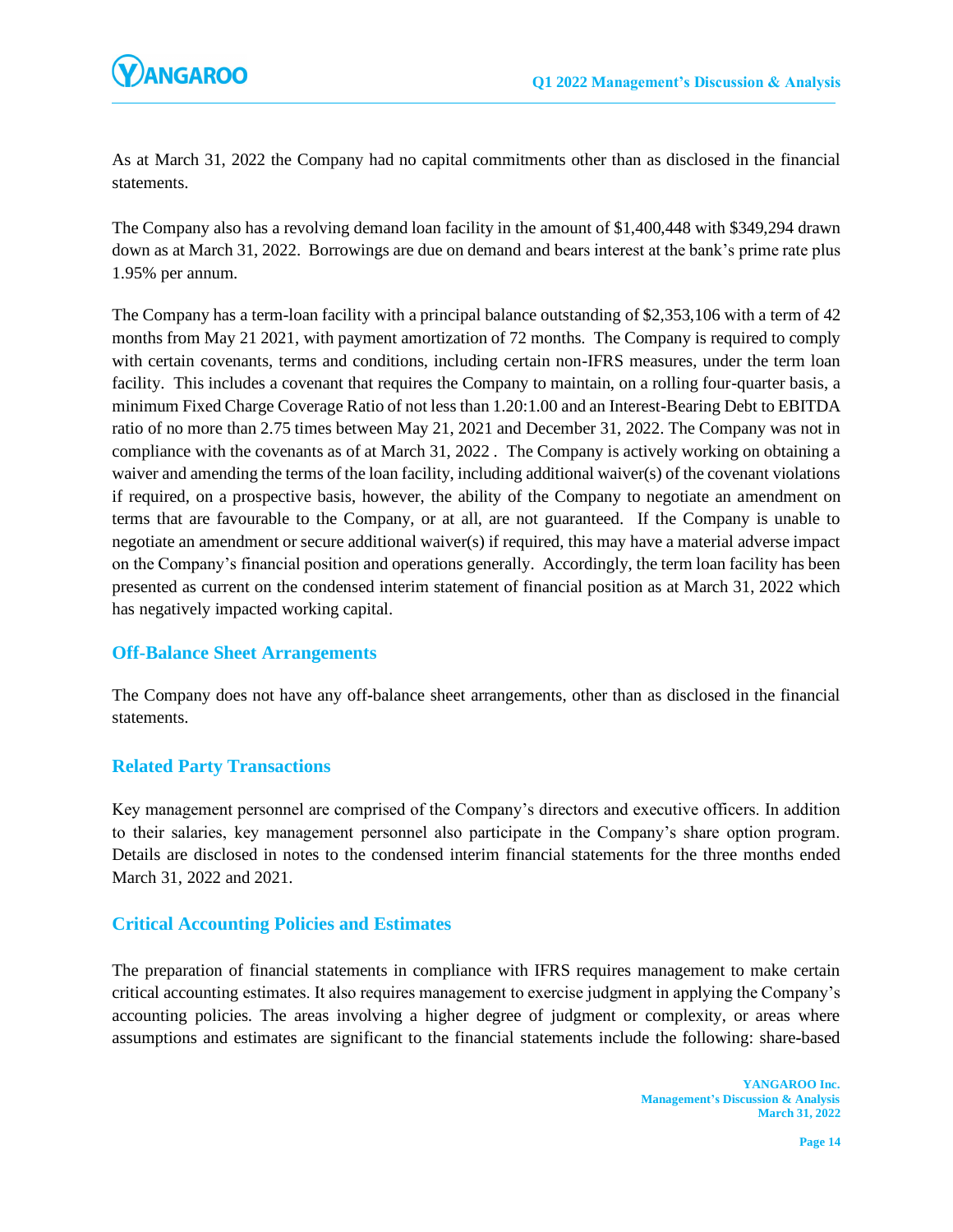payments, revenue recognition, investment tax credits, functional currency, collectability of accounts receivable, leases and capitalized development costs. Please refer to the condensed interim financial statements for the three months ended March 31, 2022 and 2021 and the annual audited financial statements for the year-ended December 31, 2021 for further information.

# **Internal Controls**

Disclosure controls and procedures within the Company have been designed to provide reasonable assurance that all relevant information is identified to its management, including the Company's Interim Chief Executive Officer ("CEO") and Chief Financial Officer ("CFO"), as appropriate, to allow required disclosures to be made in a timely fashion.

Internal controls over financial reporting have been designed by management, under the supervision of and with the participation of the Company's CEO and CFO, to provide reasonable assurance regarding the reliability of the Company's financial reporting and the preparation of financial statements for external purposes in accordance with IFRS.

## **Risk Management**

The Company is exposed to a variety of risks, including, but not limited to the risks set out below. The Company considers these risks the most significant to potential investors, but not all of the risks associated with an investment in securities of YANGAROO Inc.

- 1. Financial Risk Management
	- Market risk
	- Currency risk
	- Interest rate risk
	- Credit risk
	- Liquidity risk
	- Fair value
- 2. Operational Risks
	- Seasonality of advertising revenue
	- Dependent on the internet as a medium for business and communication
	- The lack of a defined market for the Company's product
	- Online commerce security
	- The ability to generate revenue and control operating costs
	- Lack of profitability
	- **Contingencies**

**YANGAROO Inc. Management's Discussion & Analysis March 31, 2022**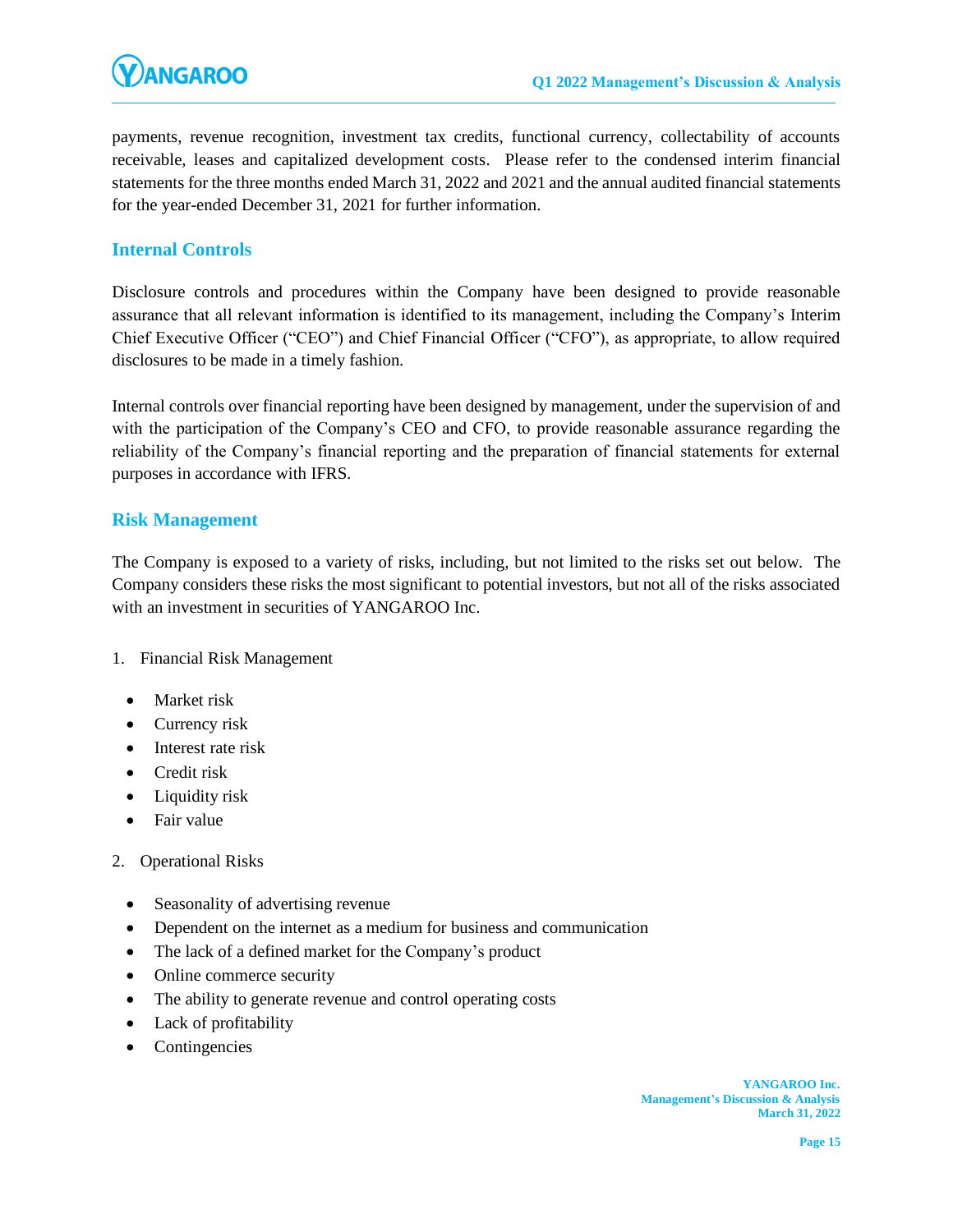

- Impact of human error
- Customer concentration risk
- 3. Non**-**Financial Risks
	- Heavily relying on upper management
	- Management of growth
	- Competition risks
	- Availability and dependence on management and outside advisors
	- Price and volatility of public stock
	- Global financial conditions

## **Approval by the Board of Directors**

The Board of Directors, on recommendation of the Audit Committee, approved the content of this MD&A on May 24, 2022. Disclosure contained in this document is current to this date, unless otherwise stated.

## **Other Information**

Additional information relating to the Company is available under the Company's profile on SEDAR at [www.sedar.com.](http://www.sedar.com/)